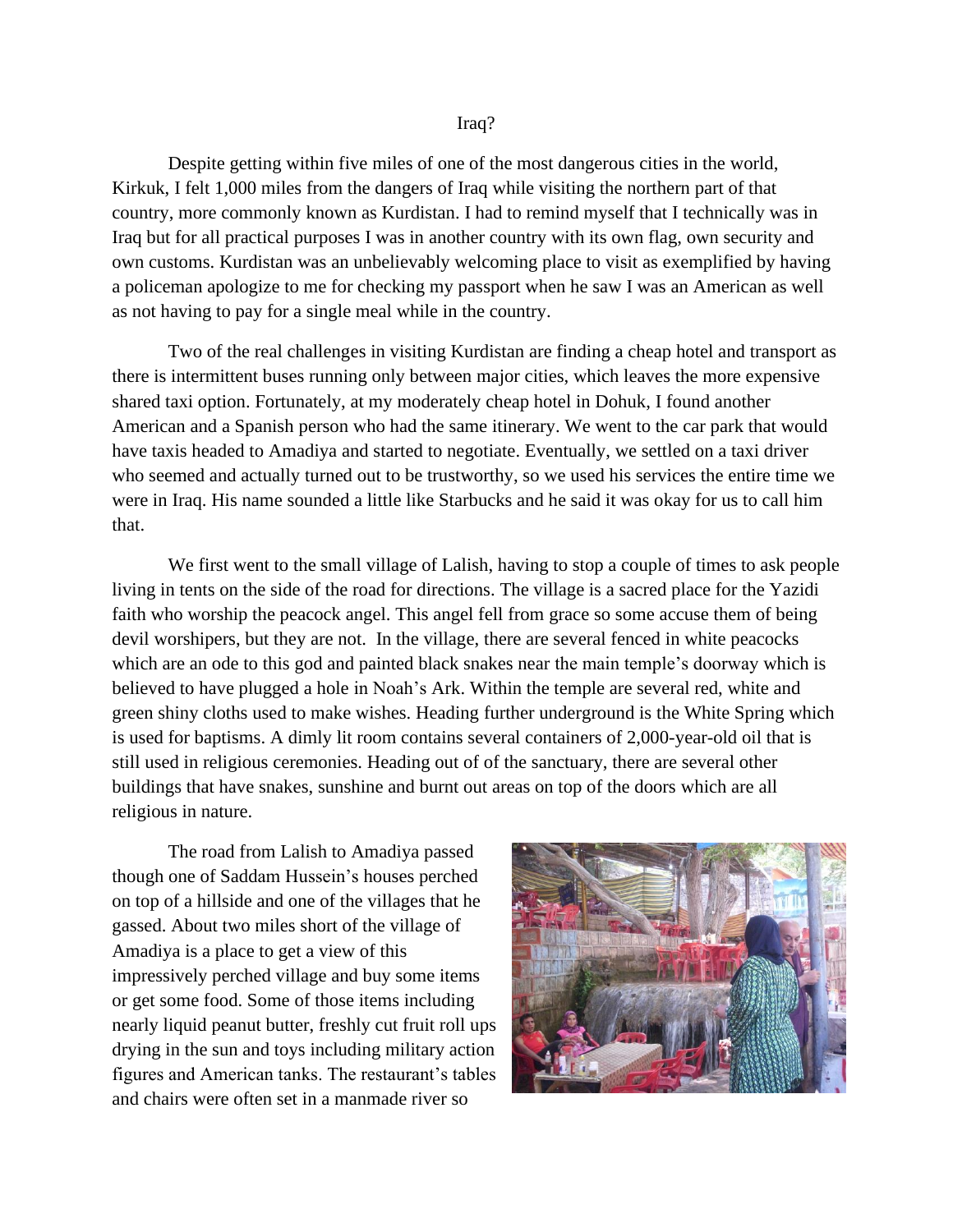diners could keep cool as water trickled through their toes.

Returning to the pleasant city of Dohuk, the Church of St Ith Llaha dates to the Sixth Century. The promenade along a small stream includes several restaurants and several Kurdistan flags painted onto the rocky outcrops along the city. I talked with some of the shoe shiners outside my hotel and walked down Kawa Road to the bazaar stopping by for some tasty natural fruit drinks which I was surprised to see in Iraq.

Another unexpected experience was visiting the amusement park called Dream City.



Invited in by Mickey Mouse and an inflatable man with flailing arms, the park looked similar to any in America. There was a roller coaster, bumper cars, Ferris wheels, video games, and merry go rounds with Kurdish music and American rap including Nelly. The bumper cars were entertaining especially watching a woman who was in full burka. Because no one could see her eyes, no one knew where she was going and thus, she constantly blindsided people.

Erbil is the biggest city in Kurdistan, its capital and makes the claim as the longest constantly inhabited city in the world. More specifically, the citadel overlooking the city claims to have had residents for over 8,000 years with one family currently living in the rundown quarters to keep the streak alive. There were 3,000 war refugees living in the area until 2006 but they have been relocated. What remains is a series of rundown mud brick houses with broken stairs surrounded by propped up fortified walls making the citadel feel like a ghost town. In the center of town is a mosque and bath but both were closed when I visited.

Only a couple functional buildings remain within the citadel, one to the right of the South Gate is the Kurdish Textile Museum, which is both an interesting museum and a place to buy souvenirs with money going directly to the women that make them. Upon entering the museum, there are pictures of famous guests including Senator McCain and several American military leaders. To the right of the gate are a couple of shops that sold hookahs, tea sets, pictures, rugs and America flag pillows. The government buildings were empty but open, so we raided them for water and the air conditioning.